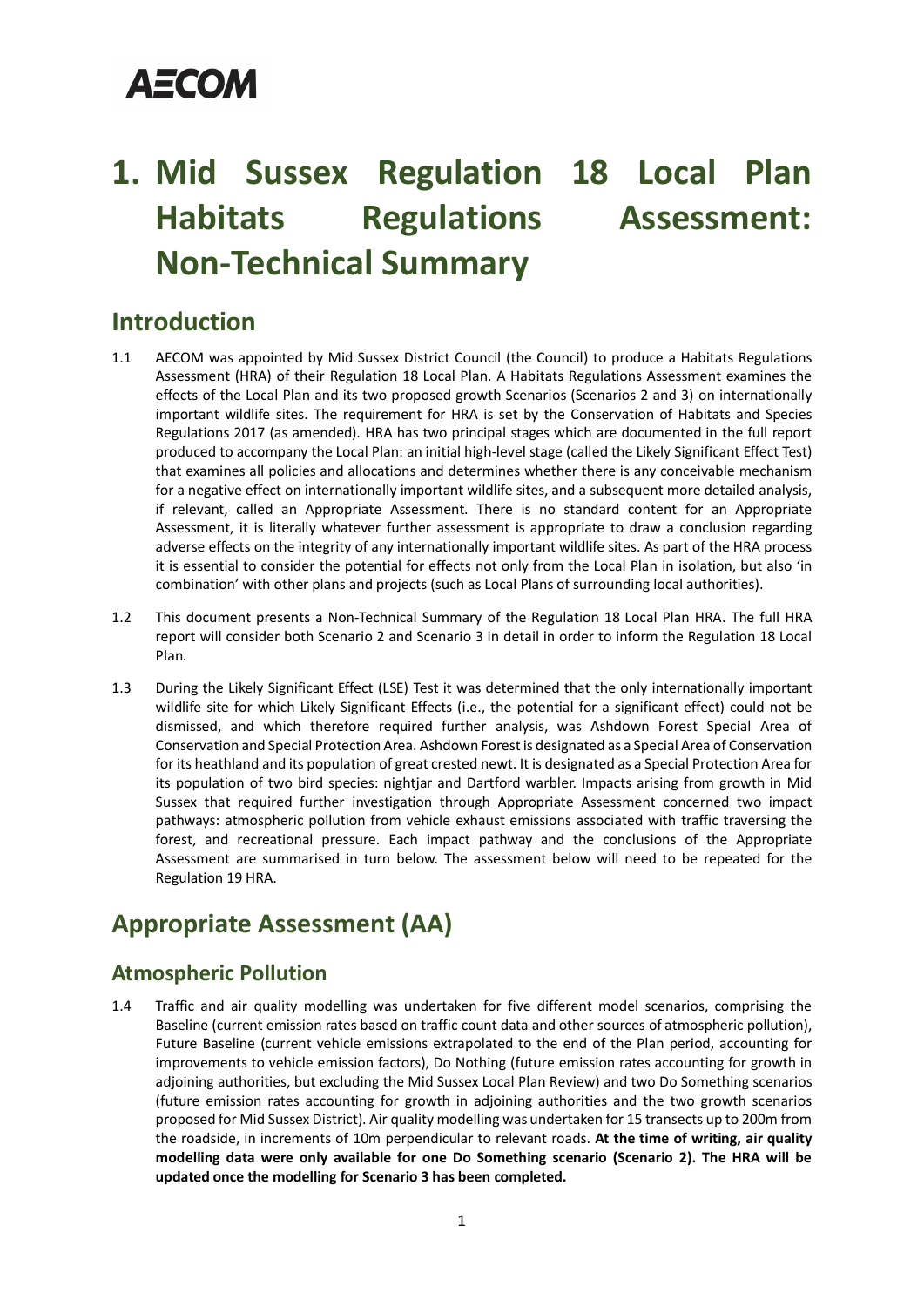# ДЕСОМ

- 1.5 Air quality modelling data show that an in-combination increase in nitrogen deposition and ammonia concentrations at three transects (T6, T10 and T14) is mathematically perceptible; however, the contribution of the Mid Sussex Local Plan is effectively zero except at the roadside where no SAC habitat is present. In accordance with legal precedent, plans and projects that have no appreciable effect on a site can be concluded not to result in adverse effects and legally excluded from in-combination assessment. Four other transects (T5, T7, T9 and T12) were assessed in more detail. At transects T5 (Crowborough Road), T7 (A22) and T9 (A275), in-combination nitrogen doses at the nearest areas of heathland (since in all cases there is road verge and dense gorse scrub at the closest points to the road where pollution is highest) are forecast to be mathematically perceptible (being 2%, 2% and 6% of the Critical Load for nitrogen, respectively). However, the contribution of the Mid Sussex Local Plan at all transects is effectively zero / mathematically imperceptible, meaning that the increase in nitrogen deposition that is forecast is attributable to growth outside Mid Sussex District. Furthermore, the forecast nitrogen deposition rates at transects T5 and T9 in 2038 are still 1.5 and 1.2 kg N/ha/yr better than the 2017 baseline due to the effect of vehicles with improved emissions technology (i.e. compliant with the Euro6 emissions standard) making up an increasing component of the vehicle fleet. At transect T12 (A26) the in-combination nitrogen dose was imperceptible (below 1% of the Critical Load) and the contribution of the Mid Sussex Local Plan was effectively zero. The total ammonia concentrations beyond 10m from the roadside were either below the Critical Level (T5, T9, T12) or were concluded to be negligible compared to seasonal and annual fluctuations.
- 1.6 The potential ecological impacts of the worst-case in-combination nitrogen dose to heathland (0.63 kg N/ha/yr at 10m from the A275) were also discussed. Published data in the peer-reviewed literature indicate that such deposition (if it constituted a net increase) could result in a small (0.1%) increase in grass cover or a reduction in species richness of 0.2 species in a situation where there were no other overriding factors exerting a greater influence on botanical composition of the sward. Any ecological impacts would reduce at greater distances from roads. The ecological context was then considered as it is key to interpretation; modelling of all transects illustrates that the vast majority of nitrogen due to traffic growth will be deposited within 1m-10m of the modelled roads, within the road verge and belts of dense gorse, bracken and trees that line the relevant parts of the A22, A275 and other relevant roads. These areas have low sensitivity to nitrogen deposition and contain lower value habitats due to the general presence of the road and its associated salt spray, dust, runoff, and altered drainage or soils. In addition, the belts of dense gorse and trees close to the road may be preserved in the long-term to protect SPA birds using the heathland more broadly from exposure to the disturbing (visual and noise) effects of the road and to reduce the risk of livestock straying into the carriageway; moreover, localised dense gorse can be of direct value for one of the SPA birds (Dartford warbler) as nesting and foraging habitat, as cited in the Supplementary Advice on the Conservation Objectives for the SAC. Even at roadside locations the additional nitrogen deposition due to traffic growth would not prevent heathland restoration if Natural England ever did decide to undertake it, particularly within the context of the forecast net reduction in total nitrogen deposition due to improved vehicle emissions technology.
- 1.7 Moreover, Natural England have confirmed in previous discussions over the Wealden, Tunbridge Wells and South Downs Local Plans that nitrogen deposition from traffic is not preventing the SAC heathland from achieving favourable conservation status, but rather the principal issue is lack of management. For example, a review of the Natural England condition assessment on a unit by unit basis clearly indicates that historic (and in many cases current) inadequate management is the reason why only 20% of Ashdown Forest SAC is currently in a favourable condition. That is not to say that there is no objective to address nitrogen deposition at the SAC. The Shared Nitrogen Action Plan (SNAP) is the primary mechanism by which Natural England aim to reduce nitrogen deposition to the SAC. It is targeted at agriculture rather than traffic because almost three times more nitrogen deposited at the SAC stems from agriculture (fertiliser and livestock) than traffic and agricultural emissions affect a much greater area of the SAC, whereas the effect of the roads is localised. The forecast nitrogen doses due to traffic growth will have a negligible effect on the land managers' ability to restore good quality heathland through improved management and the implementation of the SNAP.
- 1.8 For all these reasons it is considered that the ability of the SAC and SPA to achieve its conservation objectives would not be significantly compromised by the Mid Sussex Local Plan growth (Scenario 2) either alone or in combination with other plans or projects.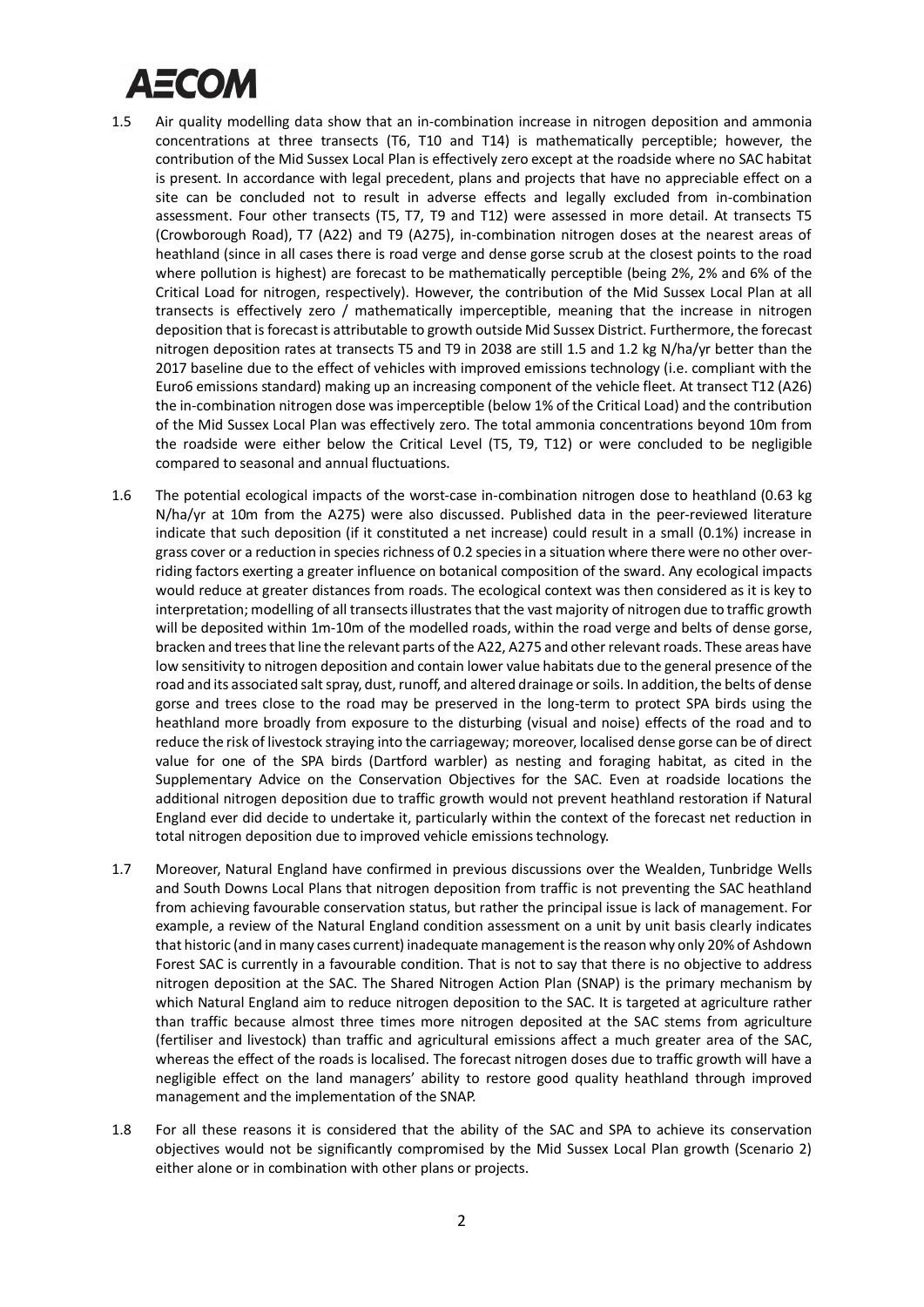# <u>АЕСОМ</u>

#### **Recreational Pressure**

- 1.9 For the AA, the visitor surveys undertaken in the Ashdown Forest SPA / SAC in 2008, 2016 and 2021 were reviewed and recreation patterns assessed. The data from the 2008 and 2016 surveys indicate that Mid Sussex residents, particularly those from East Grinstead, along with residents from other local authority areas contribute significantly to the recreational burden in the site. Based on initial survey results and subsequent data analysis, a 7km zone of influence surrounding the SPA / SAC was established, in which mitigation requirements in the form of Suitable Alternative Natural Greenspace (SANG) and Strategic Access Management and Monitoring (SAMM) apply to residential developments.
- 1.10 Two Growth Scenarios (Scenarios 2 and 3) are currently proposed by Mid Sussex District Council and are associated with different quanta of residential growth in the 7km mitigation zone. Scenario 2 allocates a net increase of 469 dwellings within 7km of the Ashdown Forest SPA / SAC. According to average housing occupancy figures (2.4 residents per dwelling) and Natural England SANG standards (8ha per 1,000 population increase), delivery of the 469 dwellings would require 9ha of functional SANG to be provided. The Council already has a SANG inventory in place, which provides bespoke and strategic mitigation for recreational pressure. This is comprised of operational SANG (e.g. East Court & Ashplats Wood) and SANGs that are to be delivered as part of emerging development proposals and allocations (e.g. Hill Place Farm and Imberhorne Farm). Provided that these are delivered as planned, it is considered that sufficient residual capacity is available to accommodate the additional growth coming forward under the review of the Mid Sussex Local Plan. For example, the proposed strategic Imberhorne Farm SANG in East Grinstead is likely to provide around 40Ha of SANG. Overall, AECOM concludes that an adequate framework regarding SANG provision is in place, but work will need to be undertaken to ensure that functional SANG is available prior to dwellings becoming occupied (see Conclusions and Recommendations).
- 1.11 Work on the SAMM strategy for the Ashdown Forest SPA / SAC has been ongoing between the local authorities of Wealden, Mid Sussex, Lewes, Tunbridge Wells, Tandridge and Sevenoaks in partnership with the Conservators of Ashdown Forest and Natural England since 2012. Key SAMM projects that are being undertaken in the site include a Code of Conduct that is focused on dog walkers, provision of adequate signage and interpretation boards, deployment of volunteer dog rangers and an Access Management Lead Officer, and protected bird surveys. The working group has published a SAMM tariff guidance document that currently sets out a per-dwelling tariff of £1,170 (subject to annual review), to be paid into an interauthority monetary pot that funds the SAMM initiatives. All residential dwellings within the 7km mitigation zone are subject to this tariff, such that the integrity of the SPA / SAC is protected.

### **Conclusions and Recommendations**

### **Atmospheric Pollution**

1.12 Air quality modelling data at key road links highlight that there will be no adverse effect on the integrity of the Ashdown Forest SPA / SAC, both alone and in-combination. The contribution of the Mid Sussex Local Plan to nitrogen deposition and ammonia concentrations is mathematically imperceptible at the closest areas of heathland and in many cases effectively zero. In-combination atmospheric pollution impacts are typically below 1% of the Critical Load or, where this is exceeded, would not prevent nitrogen deposition from significantly improving in the period to 2038 and would not prevent heathland restoration at the SAC through improved management (since the main issue with heathland quality and establishment at this SAC is long-term under-management) or interfere with broader initiatives to reduce nitrogen deposition rates across the SAC through the Shared Nitrogen Action Plan.

### **Recreational Pressure**

1.13 Mid Sussex District Council is a member of the Ashdown Forest SAMM Partnership and acknowledges the 7km mitigation zone surrounding the Ashdown Forest SPA / SAC, which requires the delivery of SANG and SAMM measures. There is a policy in the Local Plan that supports the strategic solution for recreational pressure on Ashdown Forest. An adequate SANG approach has already been adopted by MSDC and the existing / future SANGs are projected to have sufficient capacity to accommodate the new residential